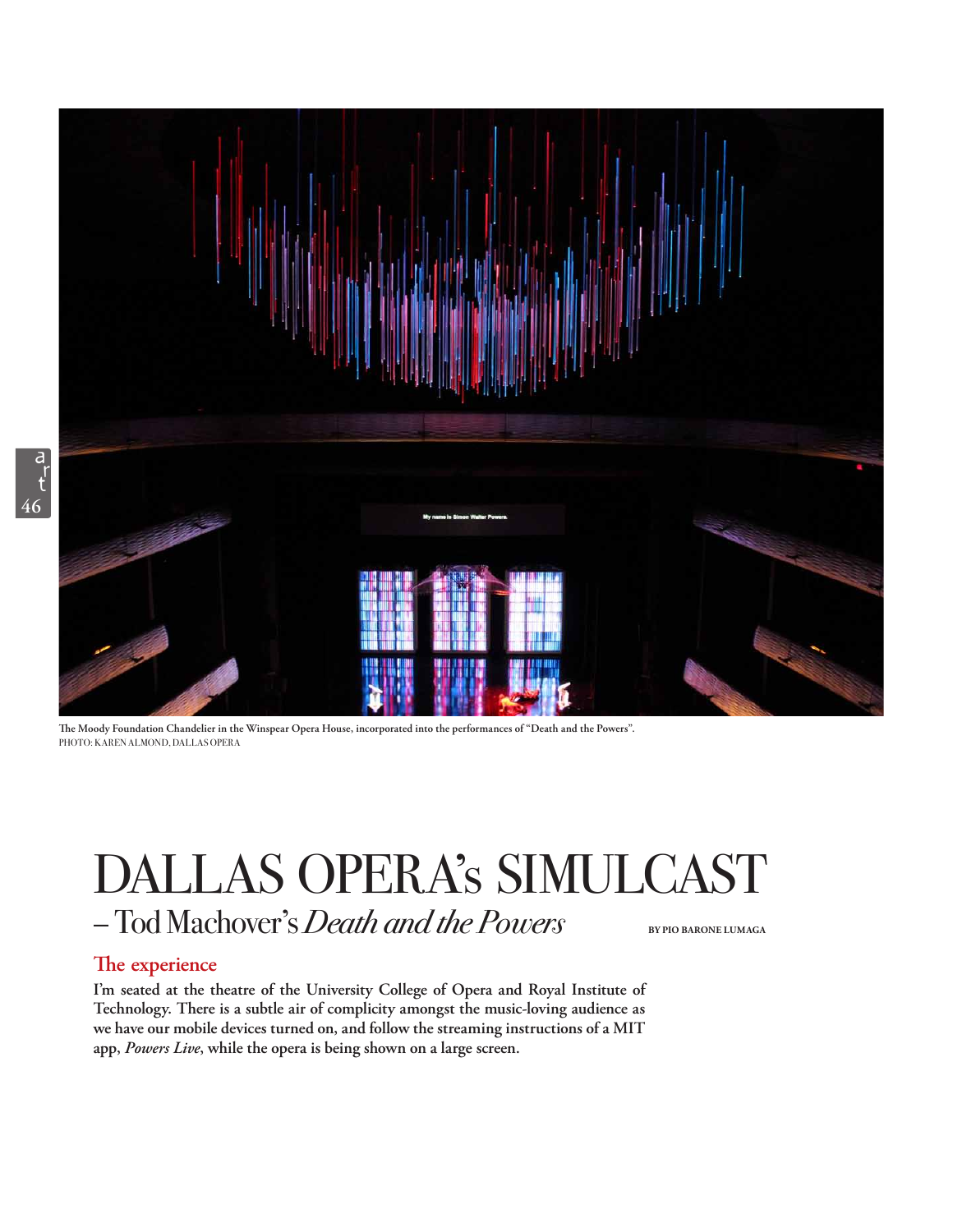

**Screen captures of the** *Powers Live's* **app.**



*"We fnd our commitment to free public opera events rallies the community, builds the next generation of opera lovers, and inspires our donors."* 

Keith Cerny, Dallas Opera



Being a spectator is being a witness, a watcher, a bystander, an onlooker, an observer, and with the MIT app we broaden our sensory input and actively weave in real time extra information, emotions, or actions into our experience.

Although I had previously seen excerpts from the opera and read Robert Pinsky's libretto, I initially experience the light anxiety of splitting gaze and attention between the performance on the big screen and the app. Then the need to control my experience recedes as I spiral into the vortex of the singing characters.

I am enthralled by the tunnel experience of a masterful artwork where the musicality is interwoven with the lyrical quality of the text, the notes are echoed by robots and the interplay between Death, Powers and Love takes unexpected turns in the quest for immortality of Simon Powers. A successful businessman who, to escape death, downloads mind and spirit into his environment, creating "The System" pervaded by his consciousness.

Slowly another part of me emerges and takes in the theatre, the darkness, and the spectators' faces dimly lit from screens on their laps. I tap my screen and a graphical interface comes alive: through dots, lines, and colours I dialogue with feelings, words, and ideas giving them fresh expression. It does not take long for a new mode of split perception to take root and seamlessly shift back and forth from my individual layer to a larger collective one; it's like keeping open two stereophonic channels at the same time.

Through robot's eyes now I perceive an 'inside stage' point of view… I couldn't be in Dallas for this performance, but following it here in Stockholm is the next best thing.

## **The conversation**

**Pio Barone Lumaga** *– Tod, you have created a participatory and audience-feedback system with the MIT Media Lab app. What have you learned from it?*

**Tod Machover** – In creating the *Powers Live* app for the interactive simulcast of *Death and the Powers*from The Dallas Opera, we wanted to help audiences around the world *–* and far from Dallas *–* to feel intimately connected to the opera by establishing new channels of perception. Watching a live performance on a big screen – even with multiple HD cameras and surround audio – is not the same as being in the physical location. We have tried to add *new* dimensions of performance to compensate for ones lost by this distance.

The app gives everyone the chance to have a close connection to the action on stage/screen, since close-ups can literally jump into your hand, new perspectives on the show – such as the "*Simon Powers*" or "*Operabot*" point of view – can be ofered, and indeed, everyone can alter the content either on the mobile app (by changing visuals through fnger movement) or by sending information back to the live performance, in this case altering the behaviour of the Moody Family Chandelier in the Dallas Opera House. We tried very hard to provide a powerful mobile experience that – at the same time – would not take attention away from attending to the opera itself. This is really difficult, especially when many audience members are likely seeing the show for the frst time.

We were rather successful in creating a model for a new kind of augmented experience, and the mobile channel was rewarding. We probably tried too hard to make the experience discreet; I would make it bolder and wilder next time around. And I would have liked to have found a way to show audiences in Dallas what the efect of remote audiences was at every moment, but this wasn't possible since the Dallas production had already been designed and could not be signifcantly altered for the simulcast. It would be great to have the opportunity to design a show from scratch, where the content, onsite performance, and remote experience were all imagined together.

*Pio – Multi-layered experience is the nature of life, and recently in* the Toronto Symphony *you have grafted the citizens' sound inputs into your composition. In performing arts, interactivity and multi-perception are essential to capture the attention of younger generations and foster creative powers. You are one of the initiators of a participatory movement based on music, technology and creativity. What role do you see yourself playing in the next years?*

**Tod** – I have been interested in creating powerful, transformative musical experiences that draw on